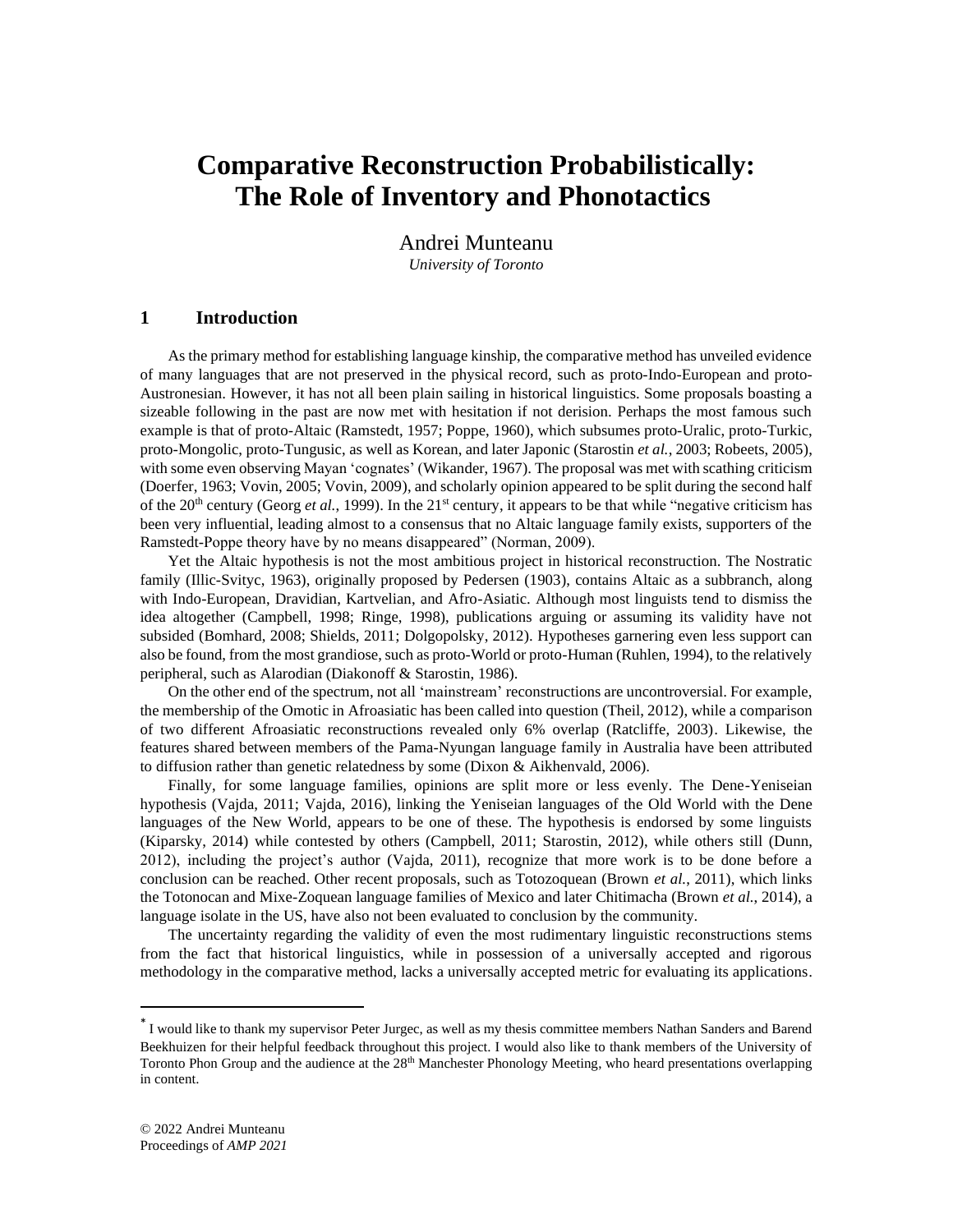Although some probability-based arguments in historical linguistics have been made in the past (see Ringe, 1999 for a critique of mass comparison; Nichols & Peterson, 1996 for a critical analysis of the Amerind hypothesis), they do not engage with comparative reconstruction directly and vary widely in methods, scope, focus and generalizability. Current quantitative methods do not make provisions for sound change. Instead, these are usually heuristics for computing language similarity, and not evaluations of language kinship. There are two common quantitative alternatives to comparative reconstruction, lexicostatistics and multilateral comparison, which were both developed in the mid  $20<sup>th</sup>$  century and inspired most subsequent approaches.

Lexicostatistics (Swadesh, 1955) is a method of comparative analysis in historical linguistics where the proportion of shared cognates is used as a stand-in for genetic proximity. The additional assumption that genetic proximity, as calculated by the lexicostatistic method, is correlated with the time-depth of the protolanguage split is known as glottochronology. In practice, the two notions are closely intertwined, and early works on the topic (Swadesh, 1952; Swadesh 1955) suggest that the primary purpose of lexicostatistics was not to replace comparative reconstruction but instead to equip it with a tool for estimating time depth. In fact, in its original instantiation lexicostatistics presupposes the existence of a comparative reconstruction, as this is the implied tool for detecting cognacy (Swadesh, 1955:122).

Since its inception, lexicostatistic-like methods have been used not only to date language divergence (Rexova *et al.*, 2002; Gray & Atkinson, 2003; Chang *et al.*, 2015), but also to argue for the legitimacy of language families and for internal subgroupings (Miller, 1984; Sicoli & Holton, 2014). Cognacy is often taken directly from existing comparative reconstructions (Bowern & Atkinson, 2012; Chang *et al.*, 2015; Greenhill *et al.*, 2017) or determined heuristically through string similarity (Zhang & Gong, 2016). Most commonly, wordlists of 100-200 core vocabulary words are used, a sample which has been shown to sufficiently reflect a language's phonological patterns (Zhang & Gong, 2016). Technically, lexicostatistics is a misnomer, as the method does not require lexical comparison. To perform lexicostatistics, one simply needs to tally the presence or absence of elements across two or more languages. Core vocabulary does easily lend itself to this methodology, but so do typological features (Sicoli & Holton, 2014), or even recurrent sound correspondences (Hruschka *et al.*, 2015). Nevertheless, core vocabulary is particularly useful for this task as it has been shown to exhibit a slower rate of replacement than abstract phonological or syntactic features (Greenhill *et al.*, 2017).

Multilateral comparison, also known as mass comparison (Greenberg, 1987), is the other main method of comparative analysis in historical linguistics. In this method, the similarity of each putative cognate pair, or cognate set for comparisons of more than two languages, is calculated based on a phonological distance metric. The overall similarity score between word pairs in two wordlists is then used as a stand-in for genetic proximity. Greenberg himself stressed that the purpose of the methodology was not to replace the comparative method but to determine which languages to apply it to.

Strictly speaking, multilateral comparison need not be quantitative, and it is possible to simply assess cross language phonological similarity 'intuitively' (Greenberg, 1987; Ruhlen, 1994). In fact, many of the quantitative metrics in multilateral comparison have been first proposed by its critics (Nichols & Peterson, 1992; Baxter, 1995; Ringe, 1999: Kessler & Lehtonen, 2006) in an effort to impart onto it some mathematical rigour. At the heart of multilateral comparison lies the particular phonological similarity metric employed. There is no consensus on what constitutes the best method for phonological string comparison, with some suggesting multivalued articulatory phonetic features (Kondrak, 2003) and others employing basic edit distance (Holman *et al.*, 2011).

Despite the existence of alternatives, most researchers agree that the comparative method constitutes the gold standard when it comes to historical linguistic methodologies (McMahon & McMahon, 2003; Bostoen, 2007; Downey *et al.*, 2008; Kiparsky, 2015). Yet a manually assembled comparative reconstruction is not always tractable, and computational substitutes must occasionally be employed instead, as in the case of the Niger-Congo languages, for example (Rexova *et al.*, 2006). However, in cases when traditional and computational methods are applied in parallel, it is not clear how to interpret the results. For example, a Bayesian tree analysis of typological features in Dene-Yeniseian languages shows that typological diversity is greater within the Dene languages than between the Yeniseian languages and certain branches of the Dene languages, which the authors interpret as evidence for migration out of Beringia into Asia and not from Asia into North America (Sicoli & Holton, 2014). The original Dene-Yeniseian proposal (Vajda, 2011), supported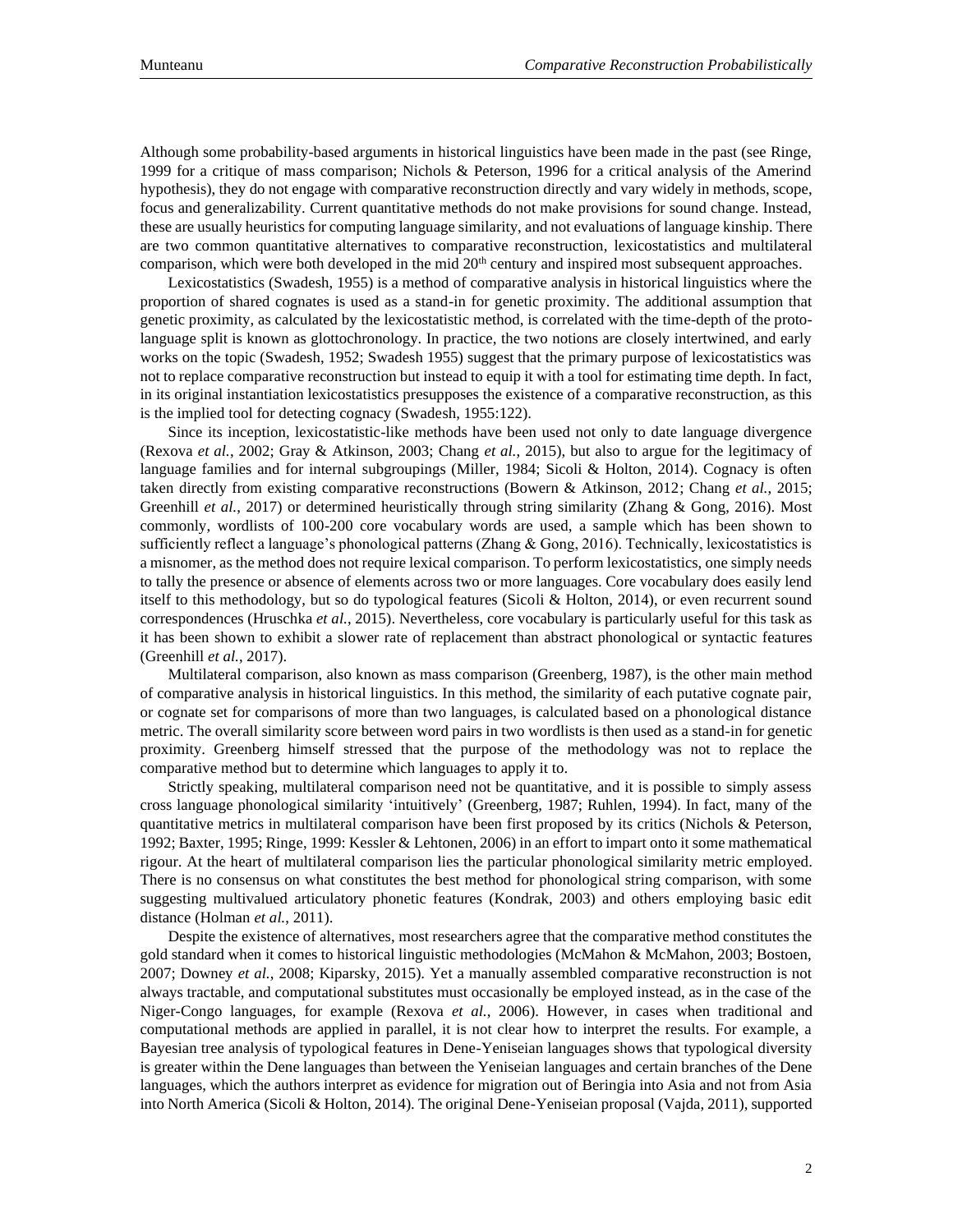by the comparative method and genetic studies (Rubicz *et al.*, 2002), came to the opposite conclusion, and the idea of a migration into Asia has since been rejected by its author (Vajda, 2016). There currently exists no way to reconcile the two methodologies and, therefore, their respective conclusions.

This paper will attempt to fill this gap in the literature by presenting a method for evaluating the comparative reconstruction, rather than estimating between-language similarity. The comparative reconstruction itself, as an exhaustive series of changes, acts as the input to the model; the output is the probability that a randomly chosen wordlist would merit the same number and type of changes. In addition to bridging the gap between traditional and quantitative methodologies, the probabilistic model presented here yields several findings about comparative reconstruction more generally. One of these corollary findings, namely the effect of segment inventory size and phonotactics on the evaluation of a reconstruction, is presented here.

## **2 Methodology**

To evaluate a comparative reconstruction from a mother language (proto-language) to some daughter language (attested language), we will estimate the probability that a random daughter language merits a reconstruction of the same size as the daughter or smaller. For our purposes, a language is simply an ordered list of phonological forms as in (1), where order corresponds to the semantic exponent. The particular order of words does not matter, so long as it is kept consistent between languages that share an analysis.

| (Gloss)          | Latin  | Romanian  |
|------------------|--------|-----------|
| goat             | kapra  | kapra     |
| will of the gods | numen  |           |
| spring           | ve:ra  | primavara |
| summer           | aestas | varə      |

We define a reconstruction as an exhaustive series of transformations from the mother wordlist to some daughter wordlist. The reconstruction is assumed to be exhaustive, in that, with the mother wordlist as input to the transformations, the daughter wordlist must be the output. The comparative reconstruction literature is mostly concerned with regular sound change, and regular sound changes are certainly a part of the reconstruction as defined here. However, any well-defined transformation can also be part of the reconstruction. For example, in addition to sound changes, a reconstruction from Latin to Romanian in (1) would usually require semantic change (SPRING  $\rightarrow$  SUMMER) and lexeme loss (WILL OF THE GODS). Other possible transformations include morphological change, analogical change, and calques.

Contrary to most other quantitative approaches to historical linguistics, this framework compares mother and daughter, not sister, wordlists. The analysis of sister wordlists derived from the same mother, i.e. a language family, requires independent applications of the framework, one for each mother-daughter pair. For our purposes, the existence of the proto-language, in the exact shape necessitated by the reconstruction, is assumed, and it is the link to each daughter language that is quantified. This is, in fact, the tacit standard in historical linguistics. A comparative reconstruction does not demonstrate that a proto-language existed; it shows how, if it had existed, one would derive living languages from it (Nichols, 1995).

The null hypothesis of a reconstruction is that the similarities between the mother and daughter are spurious and attributable to chance. This hypothesis assumes an understanding of what could have been produced by chance. It is somewhat common practice in computational historical linguistics to estimate the extent of random possibilities in a wordlist by simply permuting the words in that list in what is known as a Monte-Carlo simulation (Baxter, 1995; Kessler & Lehtonen, 2006; Croft, 2008; Kessler, 2008; Kessler, 2015; Hruschka *et al.*, 2015; Zhang & Gong, 2016). Such an approach is reasonable because, by definition, each phonological word in a wordlist is permissible in that language, and, through Saussarian arbitrariness (1916), phonology and semantics cooccur freely. Therefore, shuffling a wordlist is a reasonable approach to simulate phonologically constrained randomness. However, such an approach severely underestimates the degree of variation possible in language as it takes every accidental gap to be a systematic gap.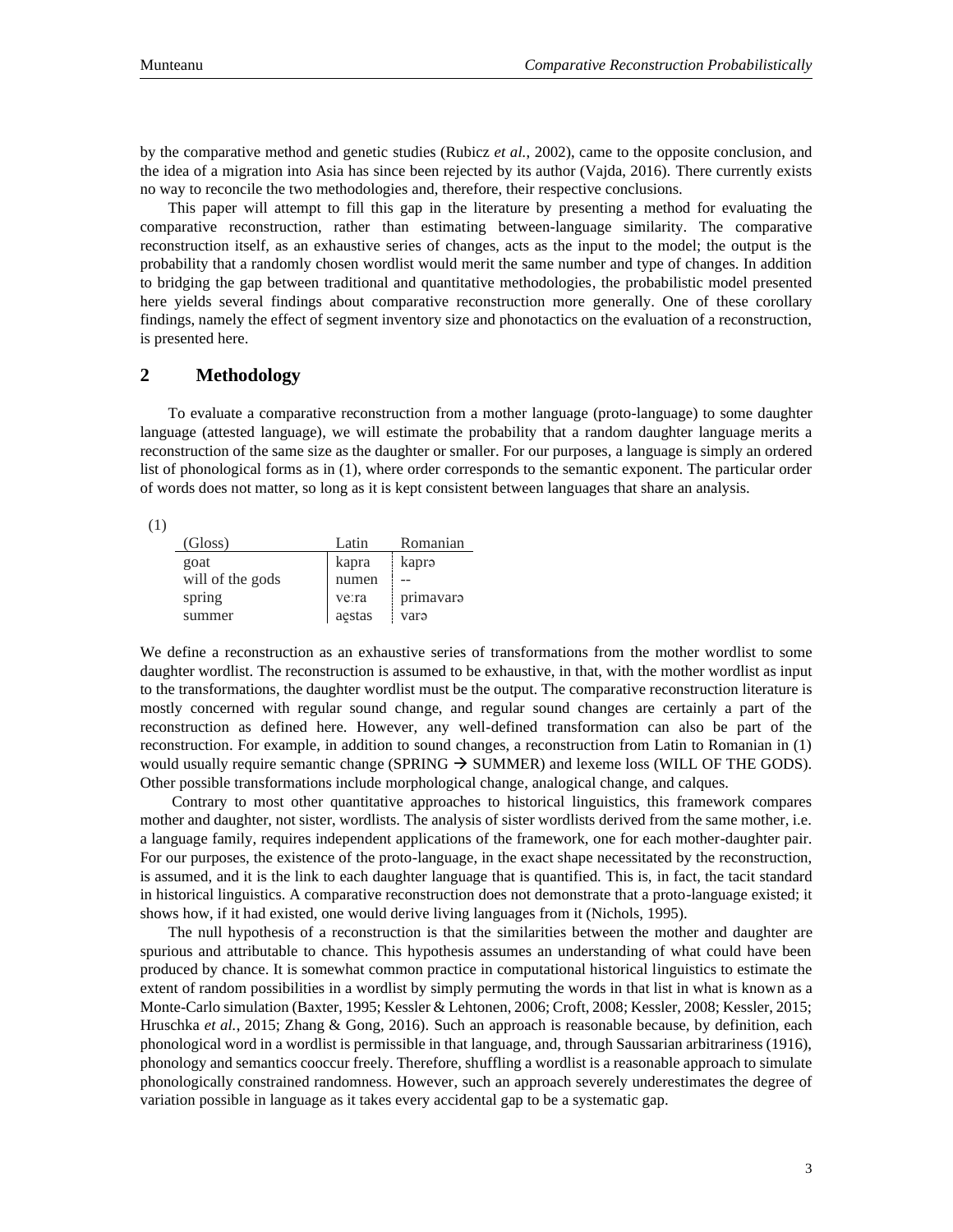Thus, a different approach to wordlist randomness will be pursued here. We define a set of *synchronically equivalent* wordlists to the daughter. A synchronically equivalent wordlist is one that shares the same phonological and phonotactic properties, or, put differently, one that comprises a subset of the possible words in that language. Naturally, all permutations of a wordlist are synchronically equivalent to each other, as are many other wordlists. In general, a synchronically equivalent wordlist shares the segmental inventory of the daughter, as well as any phonotactic and phonological restrictions; these include restrictions on segment cooccurrence, harmony, neutralization, prosodic phenomena, restrictions on word length, etc. It is the null hypothesis that the daughter wordlist was drawn at random from this set; in other words, it is the null hypothesis that the phonological attributes of the daughter are predetermined, but the shape and order of lexical items are random.

Calculating the size of the synchronically equivalent wordlist set requires a detailed understanding of the phonology of the daughter language, as well as some mathematical subtlety. In almost all cases, the final number is extremely large, often on the order of 10<sup>500</sup>. Such calculations will not be performed in this paper; instead, more general arguments about the relationship between certain phonological properties and their effect on reconstruction likelihood will be presented.

The alternative hypothesis of a reconstruction is that the similarities between the mother and daughter are unlikely to have developed through chance alone. In reference to a comparative reconstruction, this alternative hypothesis implies the existence of a distance metric between the mother and daughter. The distance metric employed should reflect the number and type of changes that must have occurred to yield the daughter wordlist from the mother wordlist, rather than a typological or phonological similarity measure. Thus, the alternative hypothesis states that the distance between the mother and daughter, i.e. the number of changes required to transform the former into the latter, is lower than what would be expected through chance alone.

We define a set of *diachronically equivalent* wordlists to the daughter in reference to a given reconstruction. A diachronically equivalent wordlist is one that could have been derived from the mother wordlist by the same number and type of transformations as the daughter wordlist. If the reconstruction in question is efficient, i.e. devoid of superfluous transformations, the set of diachronically equivalent wordlists is the smallest possible such set which also includes the daughter wordlist. Unlike synchronically equivalent wordlists, a wordlist can only be diachronically equivalent in reference to a reconstruction, since it is the distance from the mother to the daughter that defines membership to the set.

The greater the number of transformations required by a reconstruction, the larger the set of diachronically equivalent wordlists. As the set of diachronically equivalent wordlists grows, the reconstruction proposed becomes less and less convincing, because a reconstruction of the same magnitude is compatible with more and more wordlists. At a certain point, the proposed reconstruction does not bode much better than chance, as the set of diachronically equivalent wordlists contains, along with the daughter, almost any other relevant wordlists.

To evaluate the null hypothesis that any similarities between the mother and daughter wordlists are attributable to chance, one needs to evaluate the likelihood that a randomly generated wordlist is as or more diachronically proximate to the mother wordlist than the daughter. This is the same as the probability that a wordlist synchronically equivalent to the daughter is diachronically equivalent to the daughter given the reconstruction, or, assuming a uniform probability distribution, the proportion of diachronically equivalent wordlists in the set of synchronically equivalent wordlists. For example, if that proportion were .5, i.e. if half of synchronically equivalent wordlists are also diachronically equivalent, a wordlist that shares the phonological properties of the daughter merits a reconstruction of equal or lesser magnitude 50% of the time.

This intuition is captured more rigorously in (2). Let *S* be the set of wordlists synchronically equivalent to the daughter, and *D* the set of wordlists diachronically equivalent to the daughter given the proposed reconstruction. Through the formula for conditional probability, the likelihood that a member of *S* is also a member of *D* is equal to the cardinality of the intersection of the two sets divided by the cardinality of *S*.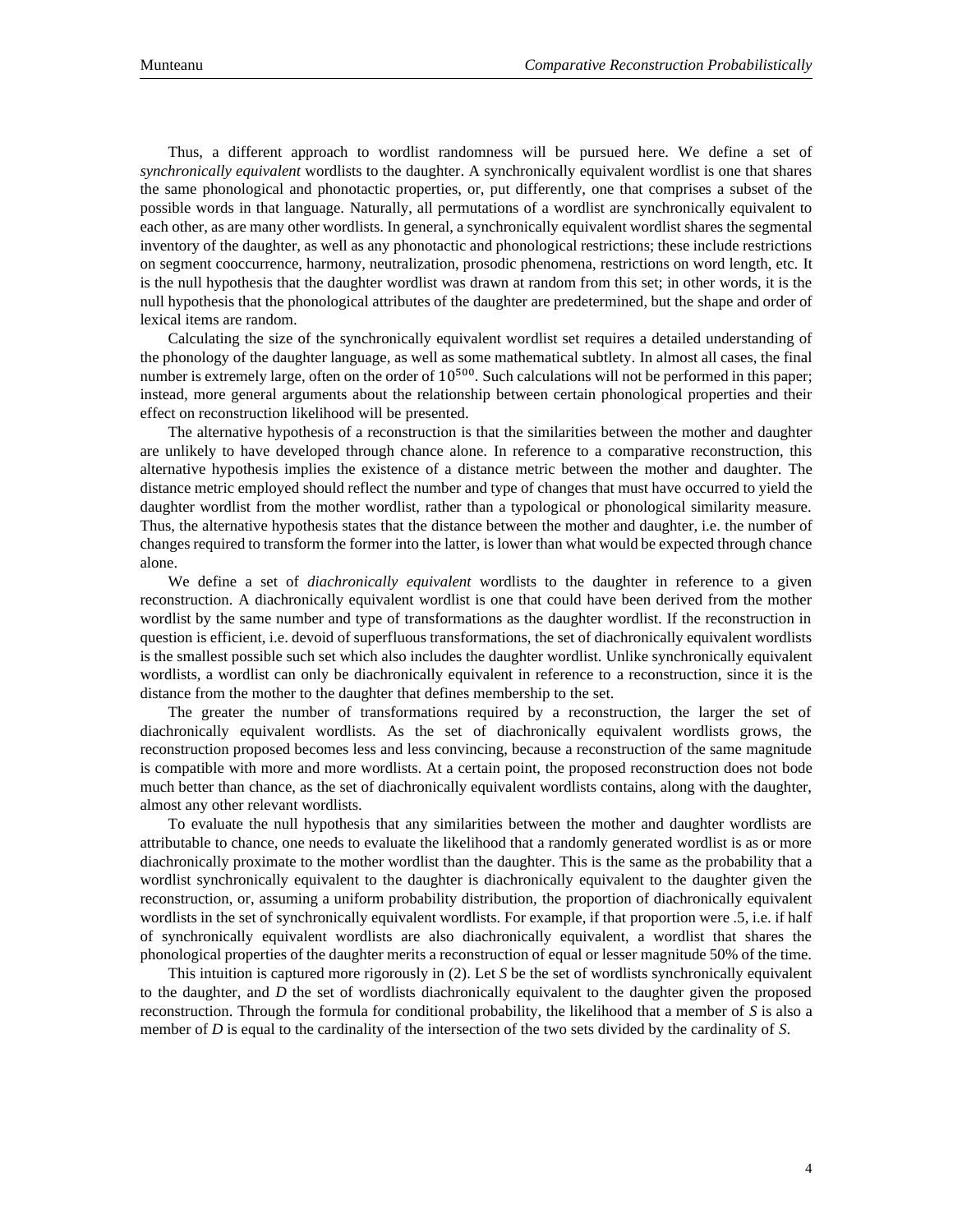(2)

$$
P(D|S) = \frac{|D \cap S|}{|S|}
$$

One may also conceptualize the formula in (2) more abstractly. Imagine a high-dimensional space of wordlists, where the position of each wordlist is determined by the values (segments) in each word. Distance between similar wordlists is shorter, and distance between dissimilar wordlists longer. A reconstruction starts with the point corresponding to the mother wordlist. Each transformation in the reconstruction alters the mother lexicon in some way, translating the starting point to some new point in the space. Alternative transformations of the same type may alter the wordlist to the same extent but in a different way, which can be thought of as a translation of the same distance but in a different direction. In this space, a reconstruction is a (not necessarily straight) path from the mother to the daughter. The set of diachronically equivalent wordlists is a high-dimensional sphere with the mother wordlist at its centre. With each new transformation the sphere grows to include the newest intermediate wordlist. The reconstruction stops when the latest layer of the sphere contains the daughter wordlist. At that point, the sphere corresponds to the entire set *D*, and the portion of the sphere containing synchronically equivalent wordlists corresponds to |*D*∩*S*|. This abstraction is loosely approximated in Figure 1.

Notice that the formula in (2) contains no information that is exclusive to linguistics. Put simply, the formula estimates the likelihood that a state generated randomly in accordance with some restrictions can be derived through an equal or lesser number of transformations from some state as some other state. The same approach can be used to estimate how likely it is that two chess positions occurred in the same game, or that one image was derived from another through photo-editing (Munteanu, *in prep*.). However, for most other fields, detecting and listing the number of transformations between prior states and later states is not a common endeavor. Contrariwise, one of the chief objectives of historical linguistics is to identify and document all sound changes that have occurred in the past, making comparative reconstruction ideal for the application of this methodology.



FIGURE 1: A two-dimensional abstract representation of (2). The reconstruction is marked as a path of transformations from the mother wordlist to the daughter wordlist. Each transformation introduces an additional layer of diachronically equivalent wordlists, until the newest layer envelops the daughter wordlist. |S| corresponds to the rhombus on the left. |D| corresponds to the circle on the right. The intersection of the two sets is the 'slice' of the rhombus that is contained within the circle.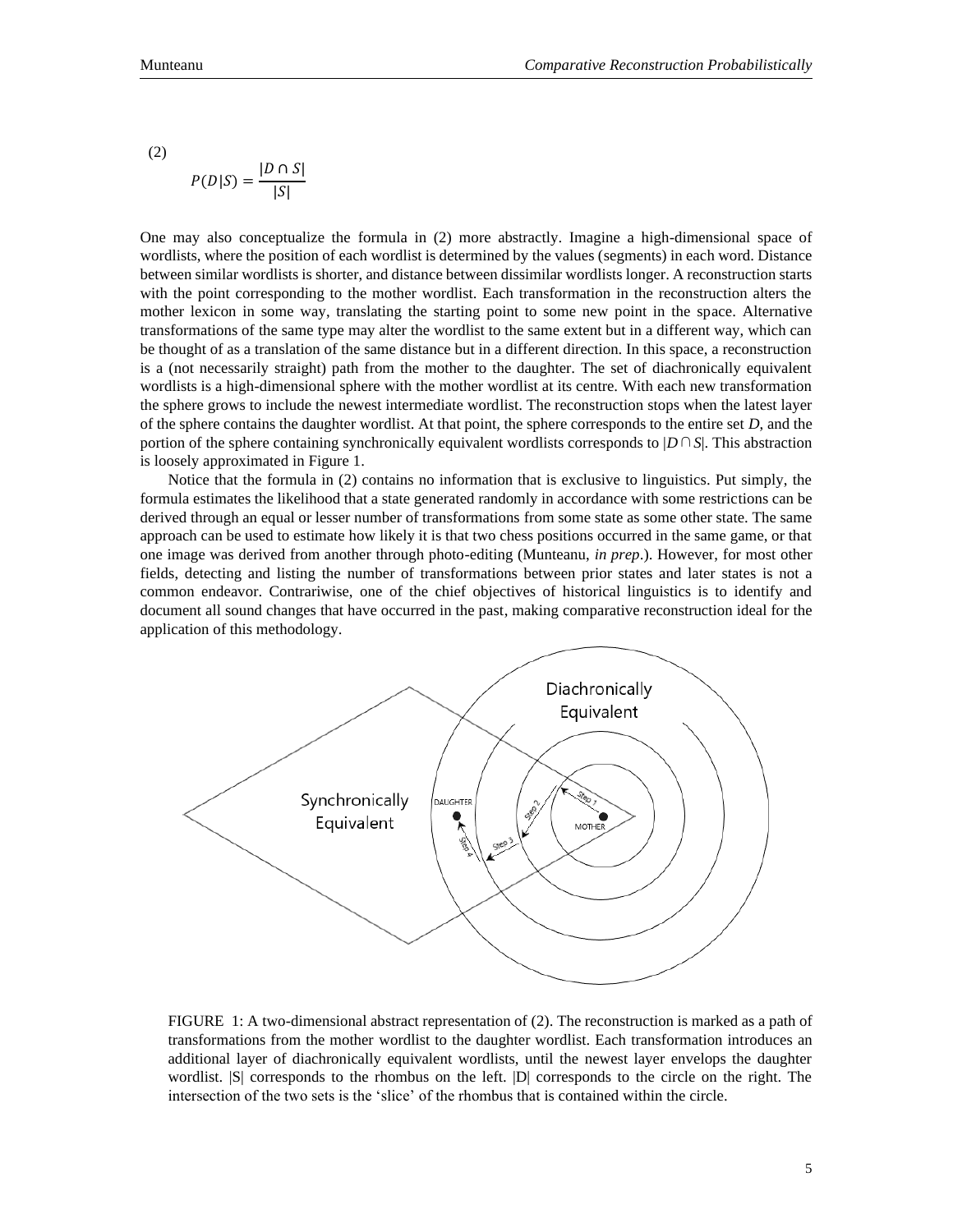Although *P*(*D*|*S*) in (2) is not that same thing as a *p* value in statistics, the two are developed with the same purpose in mind. Both are the sum of the likelihood of the observed result (the daughter wordlist) and any result that is equally surprising or less surprising. Thus, just like a traditional *p* value, *P*(*D*|*S*) should be thought of as an estimate as to how surprising an observation is rather than the probability of finding a particular wordlist or type of wordlist. This property of the *P*(*D*|*S*) measure makes it suitable for hypothesis testing.

# **3 Results**

**3.1** *Estimating |S|* Assume that the set of possible words in a language is finite though extremely large. This assumption follows from the fact that both the number of possible segments and their arrangements in a language are finite.

Although all words in a wordlist are selected from the same set of possible words, I will assume that they are otherwise phonologically independent. In other words, two words in a wordlist share the same phonological inventory and the same phonological restrictions, but the phonological shape of one word cannot be otherwise predicted from the phonological shape of another. Between-word phonological independence is conducive to a simple mathematical model, and this is the main reason for the assumption. Linguistically, at least two arguments about between-word dependence can be made.

Firstly, there is some evidence of between-word homophony avoidance in diachronic linguistics (Ogura & Wang, 2018; Silverman, 2009). Both computational modelling (Blevins & Wedel, 2009; Winter & Wedel, 2016) and language learning experiments (Yin & White, 2018) confirm that errors in language transmission tend to result in greater contrast between different word pairs. Homophony with a taboo word is particularly illicit, as has been recorded for many languages (Burridge  $&$  Benczes, 2018). This means that the exact same phonological string may be prohibited from appearing in multiple positions in the wordlist, and that this effect is stronger in certain position in the wordlist. Therefore, word shape within the wordlist may not be strictly independent.

Secondly, consider the Japanese words 電気 [denki] 'electricity', 病気 [bjouki] 'sick', and 天気 [tenki] 'weather'. All of these words, and many more in the language, contain the phonological string [ki]. This incidence is not a result of phonological restrictions on word shape but is instead caused by morphology. The root 気 [ki] 'energy' appears in many Sino-Japanese compounds and can also stand on its own. Because the morpheme is so frequent, one may find that the phonological diversity of Japanese is lower than expected. In most wordlists of Japanese, the string [ki] is overrepresented, and, by comparison, the strings [ko] or [ke], underrepresented. In a particularly limited sample, the dearth of data may mimic a phonological restriction against [ko] or [ke] sequences. This sort of pattern is not exclusive to Japanese, as all languages exhibit morphology, and each language is expected to have one or more overrepresented morphemes. Thus, a sample wordlist from a natural language will exhibit similar strings more often than a wordlist generated by the simple concatenation of phones. Once again, this means that words in a wordlist are technically not independent.

It is likely the case that both homophony avoidance and morphology limit the phonological diversity of a language and, therefore, decrease the size of *S*. However, these arguments are rather subtle and difficult to implement mathematically. It is also up to discussion whether these are emergent trends in the lexicon or active psychological restrictions and whether their effect needs to be manifested in |*S*|. I make the choice of not including homophony avoidance or morphological frequency in the calculation and upholding the assumption that the shape of every word is independent. This is not a requirement of the framework and future implementations may seek a way to restrict *S* beyond what is given here.

Thus, under the assumptions that word shape is finite and independent, the way to calculate |*S*| is given in  $(2)$ , where *c* is *word complexity*, i.e. the number of possible words in the language, and *t* is *total wordlist length*. To form a member of *S*, for each position in the wordlist, select a word from the set of possible words in the daughter language.

(2)

 $|S| = c^t$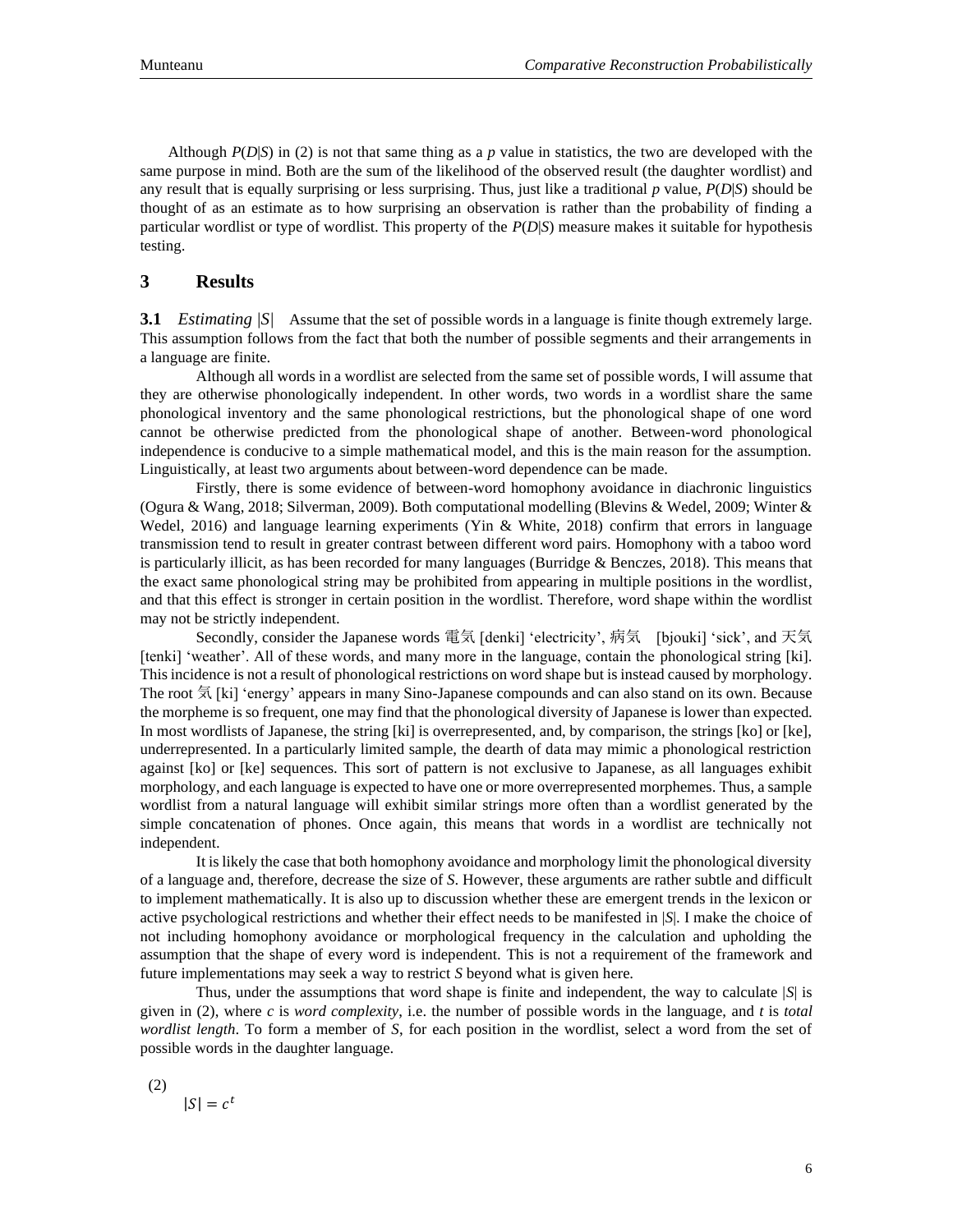**3.2** *Phonological Factors* Combining the formulae in (2) and (3) reveals that the likelihood that a reconstruction from a mother wordlist to a daughter wordlist can be substantiated by chance is correlated with the number of possible words in the daughter language. Languages with fewer possible words are more likely to be substantiated by chance than languages with more possible words. The rate of growth of *P*(*D*|*S*) is polynomial given a linear increase in word complexity *c*.

From the point of view of phonology, there are several factors which affect the number of possible words in a language: segmental inventory size, word length, and phonotactic restrictions. All three of these play a role in determining how likely it is that a reconstruction to a given daughter wordlist is spurious.

**3.2.1** *Word Length* Most languages do not appear to have a set word length; however, word length is constrained in practice, as no language has words of infinite length, and word frequency is inversely correlated with length (Zipf, 1935) and decaying exponentially as a function of it (Sigurd *et al.*, 2004).

There is some suggestion that mean word-length is negatively correlated with segmental inventory size and phonotactic complexity, rendering word complexity relatively stable cross-linguistically (Nettle, 1995; Moran & Blasi, 2014; Pimentel *et al.*, 2020), as well as a similar negative correlation between complexity and speech rate (Pellegrino *et al.*, 2011). More broadly, the idea that a decrease in complexity in one linguistic domain must be coupled with an increase in complexity in another is known as the *compensation hypothesis* (Martinet, 1955). Even though there exists evidence in favor of compensation, word length still varies between languages with similar phonotactic complexity. Furthermore, there is no reason to believe that wordlists, such as those employed in comparative reconstruction, adequately capture all sources of linguistic complexity, such as syntax, pragmatics, etc. As such, it makes sense to ask how variation in word complexity in general and mean word-length in particular affect the *P*(*D*|*S*) measure.

Assume two wordlists of the same length, segmental inventory, and phonotactic restrictions, from two languages,  $L_1$  and  $L_2$ , both derived from the same mother wordlist through the same number and type of transformations (sound changes, semantic changes, borrowings, etc.). Note that the exact transformations must be different to yield two different results, but the differences may be *ad hoc* and not indicative of a greater diachronic distance for either of the two daughter wordlists. The only difference between the two languages is word-length.

We can calculate the ratio of  $P(D|S)$  between  $L_1$  and  $L_2$  as in (4). Let us call this ratio  $R_w$ , for wordlength. The symbol  $x$  shall refer to the number of possible segments in a given position and  $w_1$  for wordlength in  $L_1$  and  $w_2$  in  $L_2$ . Word complexity *c* is equal to  $x^w$ . This, along with (2), implies the statement in (4).

(4)

$$
R_w = \frac{x^{w_1 t}}{x^{w_2 t}} = x^{w_1 - w_2}
$$

Thus,  $P(D|S)$  increases exponentially with a linear increase to word-length. For example, if words in  $L_2$  are on average twice as long as word  $L_1$  (say, 10 phonemes vs 5 phonemes or 4 syllables vs 2 syllables) then the *P*(*D*|*S*) of  $L_2$  can be calculated by dividing the *P*(*D*|*S*) of  $L_1$  by  $x^{w_1}$ . Incidentally, the effect on *P*(*D*|*S*) from increases to word-length is identical as the one from to equivalent increases to wordlist length. Stated more intuitively, this means that doubling each word is the same as doubling the number of words, or that 100 words four syllables in length contain the same amount of complexity as 200 words two syllables in length.

**3.2.2** *Segmental Inventory Size* The number of segments in a language varies greatly, from 11 in Pirahã and Rotokas to 141 in !Xu (Maddieson, 1984). As with word-length, there is some evidence that languages make up for a smaller inventory size with complexity in other domains (Nettle, 1995; Moran & Blasi, 2014). However, the correlation is rather weak (Pimentel *et al.*, 2020). As such, it makes sense to ask how variation in segmental inventory size affects the *P*(*D*|*S*) measure.

Assume two wordlists of the same length, phonotactic restrictions, and word-length from two languages,  $L_1$  and  $L_2$ , both derived from the same mother wordlist through the same number and type of transformations (sound changes, semantic changes, borrowings, etc.). The only difference between the two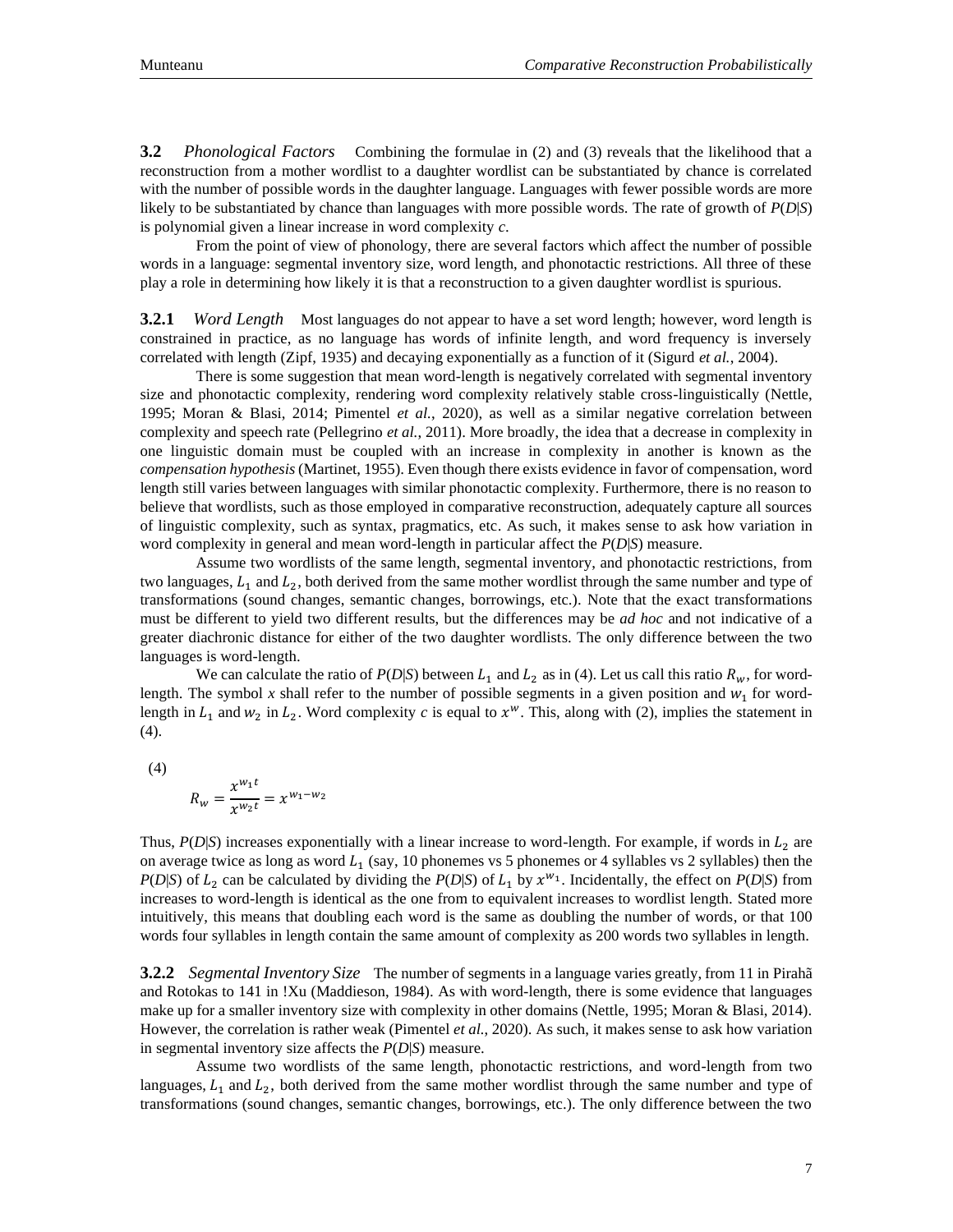languages is segmental inventory size. Note that it is not the case that every segment can occur in every position within a word, due to phonotactic restrictions. However, we will assume that an increase in segmental inventory size corresponds to an increase in the number of possible segments in a given phonological position, even if the correlation between the two is not one-to-one.

We can calculate the ratio of  $P(D|S)$  between  $L_1$  and  $L_2$  as in (5). Let us call this ratio  $R_x$ . The symbol x shall refer to the number of possible segments in a given position,  $x_1$  for  $L_1$  and  $x_2$  for  $L_2$ . Wordlength is represented by *w*. Word complexity  $c$  is equal to  $x^w$ . This, along with (2), implies the statement in (5).

(5)

$$
R_x = \frac{{x_1}^{wt}}{x_2^{wt}}
$$

Thus, *P*(*D*|*S*) increases polynomially with a linear increase to the average number of possible segments in a phonological position, which is strongly correlated with segmental inventory size. The effect of segmental inventory size on *P*(*D*|*S*) increases as the mean word-length in the language increases and as total word list length increases.

**3.2.1** *Phonotactics* In this context, phonotactics refers to any cooccurrence restriction between segments, as all such restrictions serve to reduce the number of possible words *c*, and, as per (2), increase  $P(D|S)$ . Restrictions on syllable size, onsets and codas, vowel-consonant interactions, neutralization, harmony, prosody, all restrict word shape in a language beyond what is implied by word-length and segmental inventory alone. The exact effect of phonotactics on the likelihood that a reconstruction is spurious is difficult to estimate, as it depends on the nature of the restriction, but also on word-length and segmental inventory size.

For example, imagine a vowel harmony system where a value for a feature  $([\pm \text{back}], [\pm \text{round}], \text{etc.})$ in the first vowel determines the value for the feature in all subsequent vowels, such as the case of Turkish (Kabak, 2011). Such a restriction effectively reduces the vowel inventory of the language by a factor of 2, but only for the second vowel onwards; the first vowel remains unrestricted. Thus, the number of possible words depends on the number of vowels but also on word-length.

The only conclusion that can be drawn with certainty is that additional restrictions can only decrease the set of synchronically equivalent wordlists and, therefore, increase *P*(*D*|*S*). Increasing the number of synchronically equivalent wordlists by introducing phonotactic restrictions is impossible. Nevertheless, it is very likely that the effect of phonotactics on *P*(*D*|*S*) is substantially smaller than that of word-length or segmental inventory size. This is because the exponential nature of (4) and polynomial nature of (5) often mean that even a tiny decrease to word-length or inventory size can result in a decrease in the number of possible words by a factor of 2 or greater. Meanwhile, it is difficult to imagine a phonotactic restriction that decreases the number of possible words by the same amount.

### **4 Conclusion**

This paper introduced a novel quantitative methodology for evaluating manual comparative reconstructions. This method is incumbent on the existence of a manual comparative reconstruction and, unlike previous quantitative methods, cannot give a result contradictory to the reconstruction. The primary goal for this framework is to reconcile traditional and quantitative methodologies and act as an objective and accessible platform for comparative reconstruction, thereby extending the scope of historical linguistics further into the past.

This methodology can also be used to reason about comparative reconstruction more generally. A few theoretical corollaries of the framework have been presented in this paper. Namely, it has been shown that the likelihood that a reconstruction of equal size to the one proposed can be generated randomly, i.e. the likelihood the reconstruction is spurious, is related to some of the phonological properties of the daughter (descendent) language. This likelihood decreases exponentially as word-length increases and decreases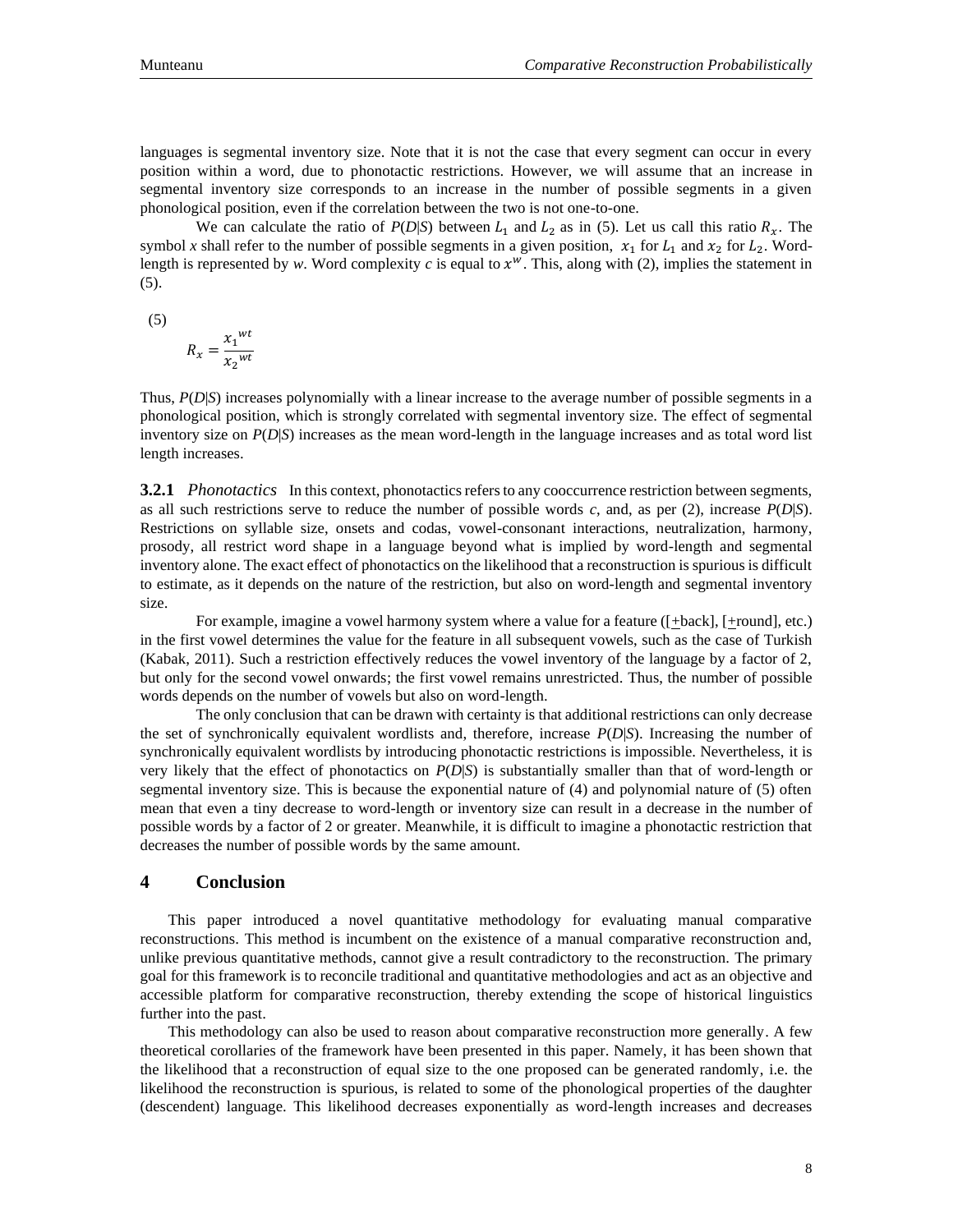polynomially as segmental inventory increases. Additionally, active phonological processes and cooccurrence restrictions in the language that decrease the number of possible word-shapes – such as phonotactics, prosody, harmony, and neutralization – all serve to increase the likelihood that a reconstruction to that language is spurious.

### **References**

- Atkinson, Q., & Gray, R. (2005). Curious Parallels and Curious Connections—Phylogenetic Thinking in Biology and Historical Linguistics. *Systematic Biology, 54*(4), 513-526. doi:10.1080/10635150590950317
- Baxter, W. H. (1995). A Stronger Affinity than could have been Produced by Accident: A Probabilistic Comparison of Old Chinese and Tibeto-Burman. *Journal of Chinese Linguistics Monograph Series*, *8*, 1–39.
- Blevins, Juliette, & Wedel, Andrew (2009). Inhibited sound change. *Diachronica, 26*(2), 143-183. doi:10.1075/dia.26.2.01ble
- Bostoen, K. (2007). Pots, Words And The Bantu Problem: On Lexical Reconstruction And Early African History. *The Journal of African History, 48*(2), 173-199. doi:10.1017/s002185370700254x
- Bomhard, A. (2008). Reconstructing Proto-Nostratic: Comparative Phonology, Morphology, and Vocabulary. *Leiden Indo-European etymological dictionary series.*
- Bowern, C., & Atkinson, Q. (2012). Computational phylogenetics and the internal structure of Pama-Nyungan. *Language, 88*(4), 817-845. doi:10.1353/lan.2012.0081
- Brown, C., Beck, D., Kondrak, G., Watters, J., & Wichmann, S. (2011). Totozoquean. *International Journal of American Linguistics, 77*(3), 323-372. doi:10.1086/660972
- Brown, C. H., Wichmann, S., & Beck, D. (2014). Chitimacha: A Mesoamerican language in the lower Mississippi valley. *International Journal of American Linguistics*, *80*(4), 425–474. https://doi.org/10.1086/677911
- Burridge, K., & Benczes, R. A. (2019). Taboo as a driver of language change. In K. Allan (ed.), *The Oxford Handbook of Taboo Words and Language* (1st ed., pp. 180-199). Oxford University Press.
- Campbell, L. (1998). Nostratic: A Personal Assessment. *Nostratic: Sifting the Evidence*.
- Campbell, L. (2011). The Dene–Yeniseian Connection. *International Journal of American Linguistics, 77*(3), 445-451. doi:10.1086/660977
- Chang, W., Cathcart, C., Hall, D., & Garrett, A. (2015). Ancestry-constrained phylogenetic analysis supports the Indo-European steppe hypothesis. *Language, 91*(1), 194-244. doi:10.1353/lan.2015.0005
- Croft, W. (2008). Evolutionary Linguistics. *Annual Review of Anthropology, 37*(1), 219-234. doi:10.1146/annurev.anthro.37.081407.085156
- Diakonoff, I., Starostin, S. (1986). Hurro-Urartian as an Eastern Caucasian Language. *Münchener Studien zur Sprachwissenschaft: Beiheft*, *12*.

Dixon, R., & Aikhenvald, A. (2006). *Complementation a cross-linguistic typology*. Oxford: Oxford University Press.

- Doerfman, G. (1963). Bemerkungen zur Verwandtschaft der sog. altaische Sprachen [Remarks on the relationship of the so-called Altaic languages]. *Türkische Und Mongolische Elemente Im Neupersische,* 51-105.
- Dolgopolsky, A. (2012). *Nostratic dictionary*. Cambridge: McDonald Institute for Archaeological Research.
- Downey, S., Hallmark, B., Cox, M., Norquest, P., & Lansing, J. (2008). Computational Feature-Sensitive Reconstruction of Language Relationships: Developing the ALINE Distance for Comparative Historical Linguistic Reconstruction. *Journal of Quantitative Linguistics, 15*(4), 340-369. doi:10.1080/09296170802326681
- Dunn, M. (2012). Anthropological papers of the University of Alaska: The Dene-Yeniseian connection (review). *Language, 88*(2), 429-432.
- Georg, S., Michalove, P., Ramer, A., & Sidwell, P. (1999). Telling general linguists about Altaic. *Journal of Linguistics, 35*(1), 65-98. doi:10.1017/s0022226798007312
- Gray, R., & Atkinson, Q. (2003). Language-tree divergence times support the Anatolian theory of Indo-European origin. *Nature, 426*(6965), 435-439. doi:10.1038/nature02029
- Greenberg, J. H. (1987). *Language in the Americas*. Stanford Univ. Press.
- Greenhill, S., Wu, C., Hua, X., Dunn, M., Levinson, S., & Gray, R. (2017). Evolutionary Dynamics of Language Systems. *Proceedings of the National Academy of Sciences*, *114*(42). https://doi.org/10.1073/pnas.1700388114
- Holman, E., Brown, C., Wichmann, S., Müller, A., Velupillai, V., Hammarström, H., & Egorov, D. (2011). Automated Dating of the World's Language Families Based on Lexical Similarity. *Current Anthropology, 52*(6), 841-875. doi:10.1086/662127
- Hruschka, D., Branford, S., Smith, E., Wilkins, J., Meade, A., Pagel, M., & Bhattacharya, T. (2015). Detecting Regular Sound Changes in Linguistics as Events of Concerted Evolution. *Current Biology, 25*(1), 1-9. doi:10.1016/j.cub.2014.10.064
- Illic-Svityc, V. (1963). *Алтайские Дентальные* [The Altaic Dentals]. Jazykoznanie 6: 37–56
- Kessler, B. (2008). The Mathematical Assessment of Long-Range Linguistic Relationships. *Language and Linguistics Compass, 2*(5), 821-839. doi:10.1111/j.1749-818x.2008.00083.x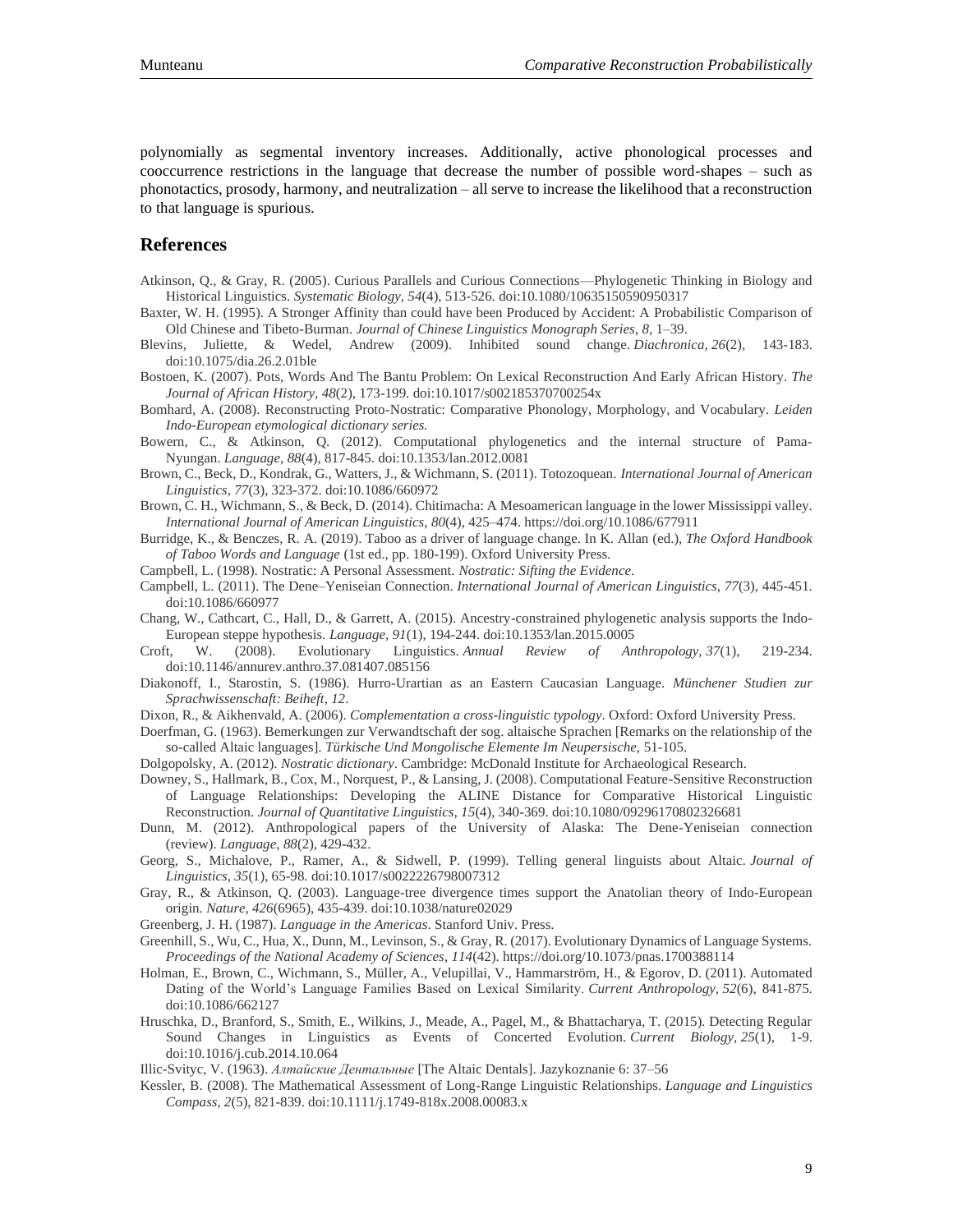Kessler, B. (2015). Computational and Quantitative Approaches to Historical Phonology. *Oxford Handbooks Online*. doi:10.1093/oxfordhb/9780199232819.013.030

[Kessler, Brett](http://spell.psychology.wustl.edu/bkessler.html) & Annukka Lehtonen. 2006. Multilateral comparison and significance testing of the Indo-Uralic question. In [Peter Forster](http://www.murrayedwards.cam.ac.uk/contacts/contactdetails/personal_pages/dr_forster) & [Colin Renfrew](http://www.arch.cam.ac.uk/directory/acr10) (eds.), *[Phylogenetic methods and the prehistory of languages](http://www.oxbowbooks.com/oxbow/phylogenetic-methods-and-the-prehistory-of-languages.html)*, 33–42. Cambridge, England: [McDonald Institute for Archaeological Research.](http://www.mcdonald.cam.ac.uk/) ISBN 978-1-902937-33-5

Kiparsky, P. (2015). New perspectives in historical linguistics. *The Routledge Handbook of Historical Linguistics*. doi:10.4324/9781315794013.ch2

Kondrak, G. (2003). Phonetic Alignment and Similarity. *Computers and the Humanities, 37*(3), 273-291. doi:10.1023/a:1025071200644

Maddieson, I. (1984). Patterns of sounds. Cambridge studies in speech science and communication. Cambridge: Cambridge University Press.

Martinet, André. (1955). *Économie des changements phonétiques: Traité de phonologie diachronique*. Francke.

Mcmahon, A., & Mcmahon, R. (2003). Finding Families: Quantitative Methods in Language Classification. *Transactions of the Philological Society, 101*(1), 7-55. doi:10.1111/1467-968x.00108

Miller, R. (1984). The Classification of the Uto-Aztecan Languages Based on Lexical Evidence. *International Journal of American Linguistics, 50*(1), 1-24. doi:10.1086/465813

Moran, S. & Blasi, D. (2014). Crosslinguistic comparison of complexity measures in phonological systems. In Frederick J. Newmeyer and Laurel B. Preston, editors, Measuring grammatical complexity, pages 217–240. Oxford University Press Oxford, UK.

Nettle, D. (1995). Segmental inventory size, word length, and communicative efficiency. Linguistics, 33:359–367.

Nichols, J., & Peterson, A. (1996). The Amerind Personal Pronouns. *Language, 72*(2), 336. doi:10.2307/416653

- Norman, J. (2009). A New Look at Altaic. *Journal of the American Oriental Society, 129*(1), 83-89. doi:10.2307/40593870
- Ogura, M. & Wang W. (2018). Evolution of Homophones and Syntactic Categories Noun and Verb. *Proceedings of the 12th International Conference on the Evolution of Language (Evolang12)*. doi:10.12775/3991-1.086
- Pedersen, H. (1903). Türkische Lautgesetze [Turkish Phonetics]. *Zeitschrift Der Deutschen Morgenländischen Gesellschaft, 57*(3), 535-561.
- Pellegrino, F., Chitoran, I., Marsico, E., & Coupé, C. (2011). A crosslanguage perspective on speech information rate. *Language*, 87(3):539–558.

Pimentel, T., Roark, B., & Cotterell, R. (2020). Phonotactic Complexity and Its Trade-offs. *Transactions of the Association for Computational Linguistics, 8*, 1-18. doi:10.1162/tacl\_a\_00296

- Poppe, N. (1960). *Vergleichende Grammatik der altaischen Sprachen, Teil 1: Vergleichende Lautlehre* [Comparative grammar of the Altaic languages, Part 1: Comparative phonetics]. Wiesbaden: Harrassowitz.
- Ramstedt, G. (1957). *Einführung in die altaische Sprachwissenschaft, I: Lautlehre* [Introduction to Altaic Linguistics, I: Phonetics]. Helsinki: Suomailais-Ugrilaisen Seura.
- Ratcliffe, R. (2003). Afroasiatic Comparative Lexica: Implications for Long (and Medium) Range Language Comparison. *Proceeding of the Seventeenth International Congress of Linguists*.
- Rexova, K., Frynta, D., & Zrzavy, J. (2003). Cladistic analysis of languages: Indo-European classification based on lexicostatistical data. *Cladistics, 19*(2), 120-127. doi:10.1111/j.1096-0031.2003.tb00299.x
- Ringe, D. (1999). How hard is it to match CVC-roots? *Transactions of the Philological Society, 97*(2), 213-244. doi:10.1111/1467-968x.00049
- Robbeets, M. (2005). Is Japanese Related Turkic? *Wiesbaden: Harrasso witz*.

Rubicz, R., Melvin, K., & Crawford, M. (2002). Genetic Evidence for the Phylogenetic Relationship between Na-Dene and Yeniseian Speakers. *Human Biology, 74*(6), 743-760. doi:10.1353/hub.2003.0011

Ruhlen, M. (1994). The Origin of Language: Tracing the Evolution of the Mother Tongue. *Wiley*.

Shields, K. (2011). The "New Image" of Indo-European and the Nostratic Hypothesis: A Possible Reconciliation of Reconstructions. *Studia Etymologica Cracoviensia, 16*.

Sicoli, M., & Holton, G. (2014). Linguistic Phylogenies Support Back-Migration from Beringia to Asia. *PLoS ONE, 9*(3). doi:10.1371/journal.pone.0091722

Sigurd, B., Eeg-Olofsson, M., & Weijer, J. (2004). Word length, sentence length and frequency - Zipf revisited. *Studia Linguistica, 58*(1), 37-52. doi:10.1111/j.0039-3193.2004.00109.x

- Silverman, D. (2009). Neutralization and Anti-Homophony in Korean. *Journal of Linguistics*, 46(2), 453–482, doi:10.1017/s0022226709990247.
- Starostin, G. (2012). Dene-Yeniseian: A critical assessment. *Journal of Language Relationship, 8*(1), 117-138. doi:10.31826/jlr-2012-080109
- Starostin, S., Dybo, A., & Mudrak, O. (2005). Etymological Dictionary of the Altaic Languages. *Handbook of Oriental Studies*, 8.
- Swadesh, M. (1955). Towards Greater Accuracy in Lexicostatistic Dating. *International Journal of American Linguistics, 21*(2), 121-137. doi:10.1086/464321

Theil, R. (2006). Is Omotic Afroasiatic? *Proceedings from the David Dwyer retirement symposium*.